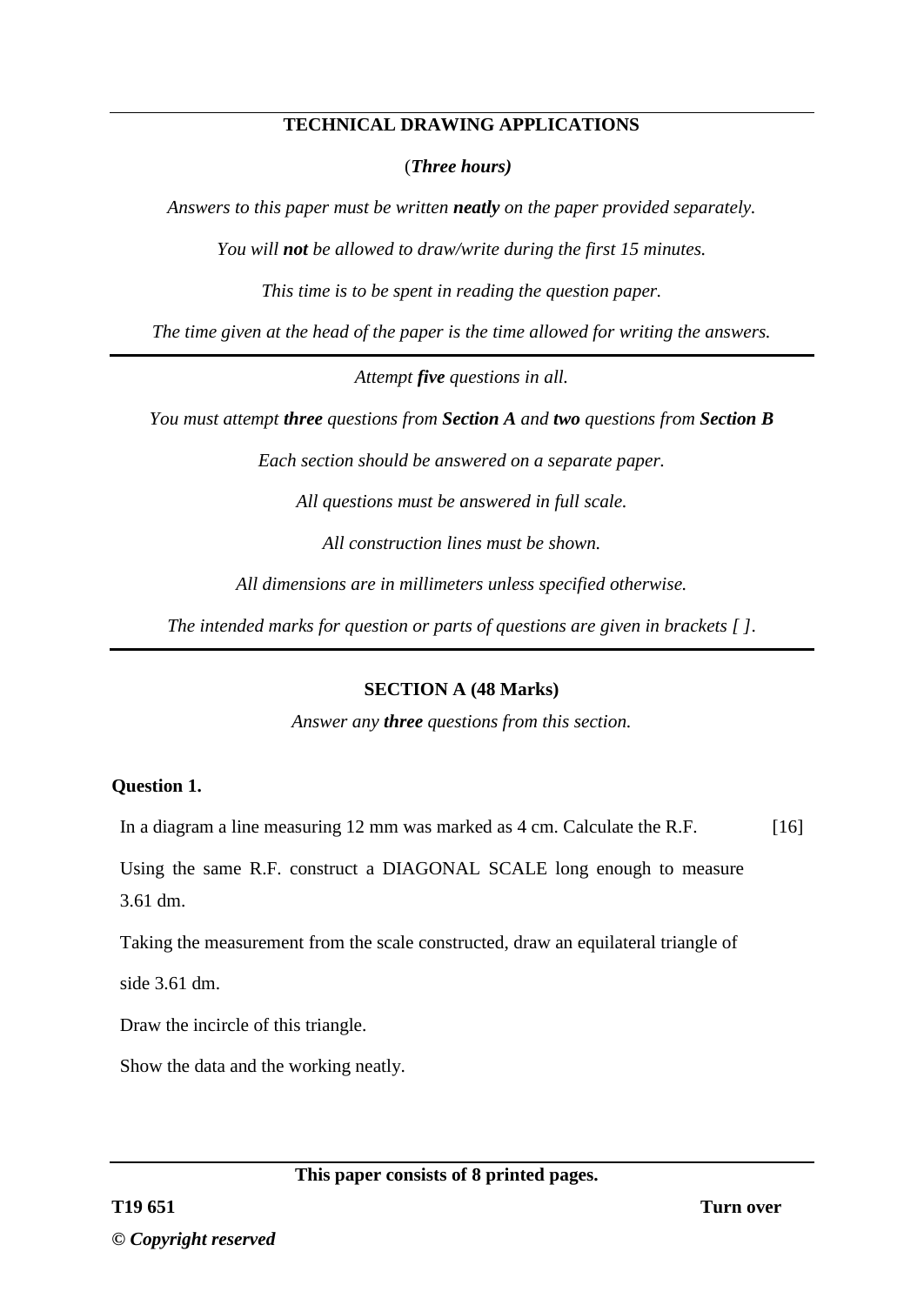# **Question 2.**

Construct an ELLIPSE by the OBLONG METHOD.

Given : Major Axis  $= 150$  mm

Minor  $Axis = 100$  mm.

#### **Question 3.**

- (a) Draw a square of side 100 mm. Construct four equal circles inside the square so that each circle touches one side of the square and two other equal circles externally. [6]
- (b) Refer to **Figure 1** given below. It shows the Front View (F.V.) and the Top View (T.V.) of a right circular cylinder in the **FIRST ANGLE METHOD** of projection. Its axis is perpendicular to the horizontal plane and parallel to the vertical plane. Copy the given figure and draw its AUXILIARY TOP VIEW. [10]

The auxiliary plane  $X_1Y_1$  is shown in the figure.

Given: Diameter of the base  $= 70$  mm

Length of  $axis = 75$  mm.



**Figure 1**

[16]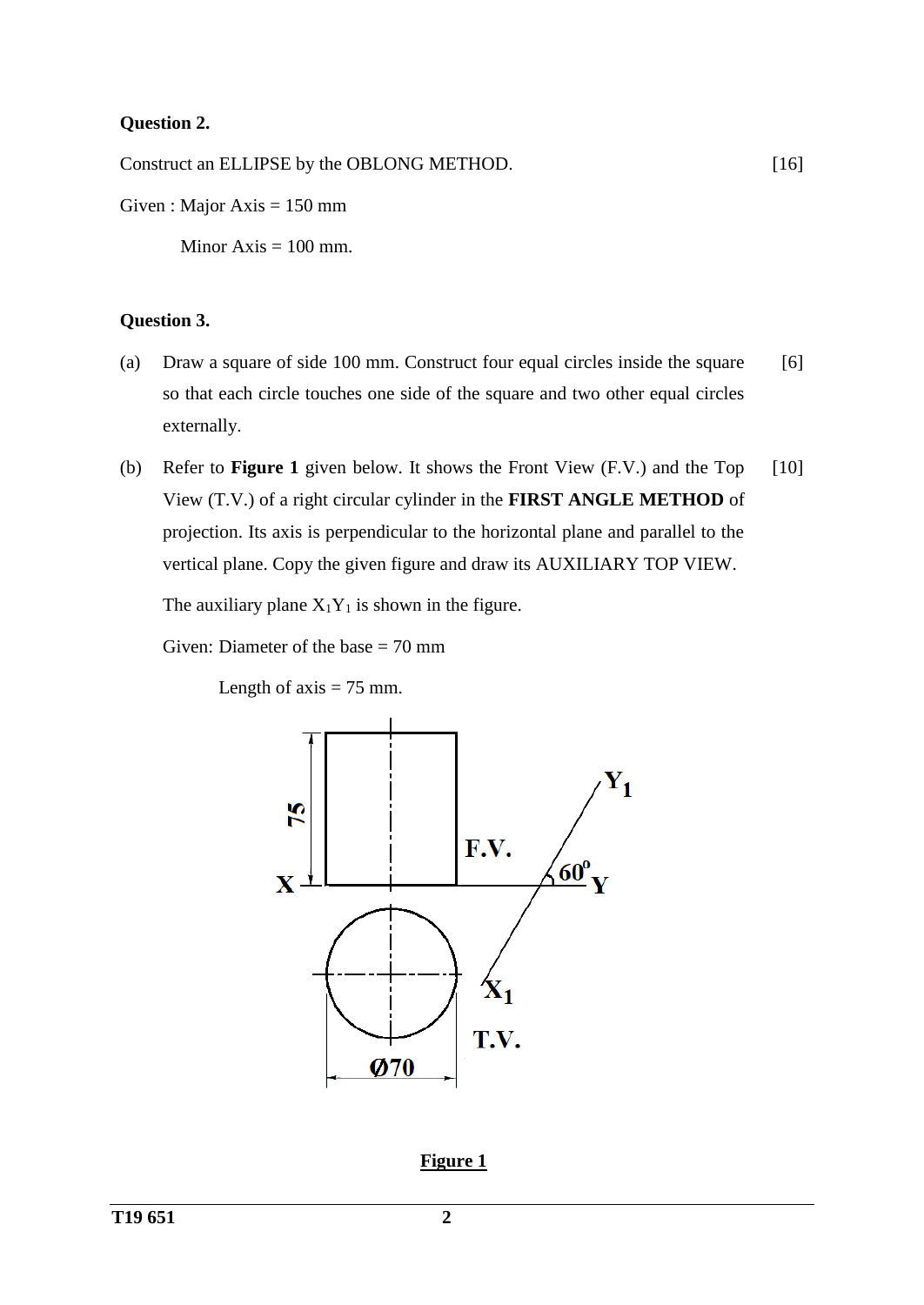# **Question 4.**

Refer to **Figure 2** given below. It shows the Front View (F.V.) and the Top View (T.V.) of an object in the **FIRST ANGLE METHOD** of projection. Draw the OBLIQUE VIEW when the receding axis is inclined at 45° to the horizontal. [16]

(Do not insert any dimensions.)



**Figure 2**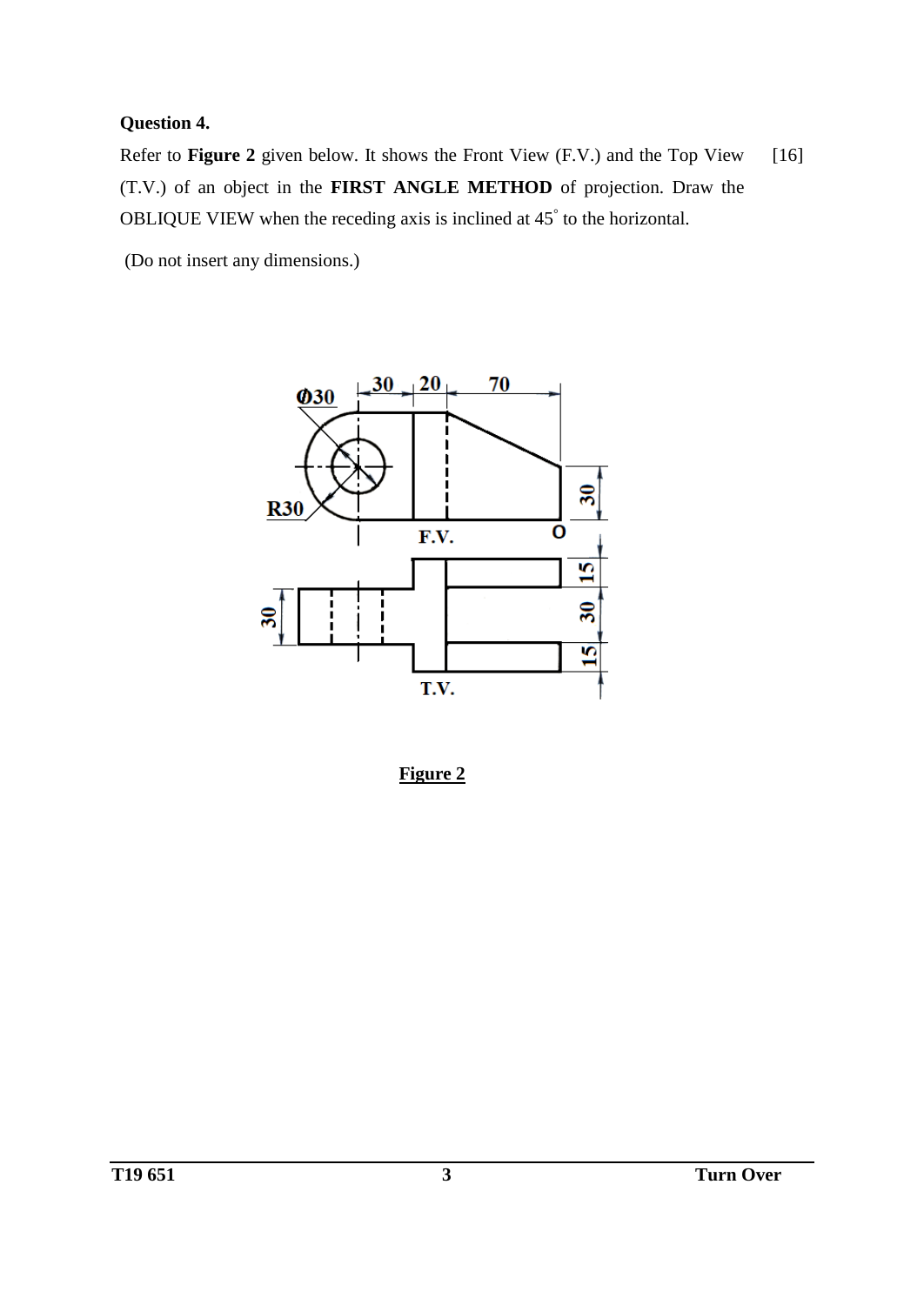# **Question 5.**

Refer to **Figure 3** given below. Copy the given template.

(Insert any 4 dimensions.)



[16]

**Figure 3**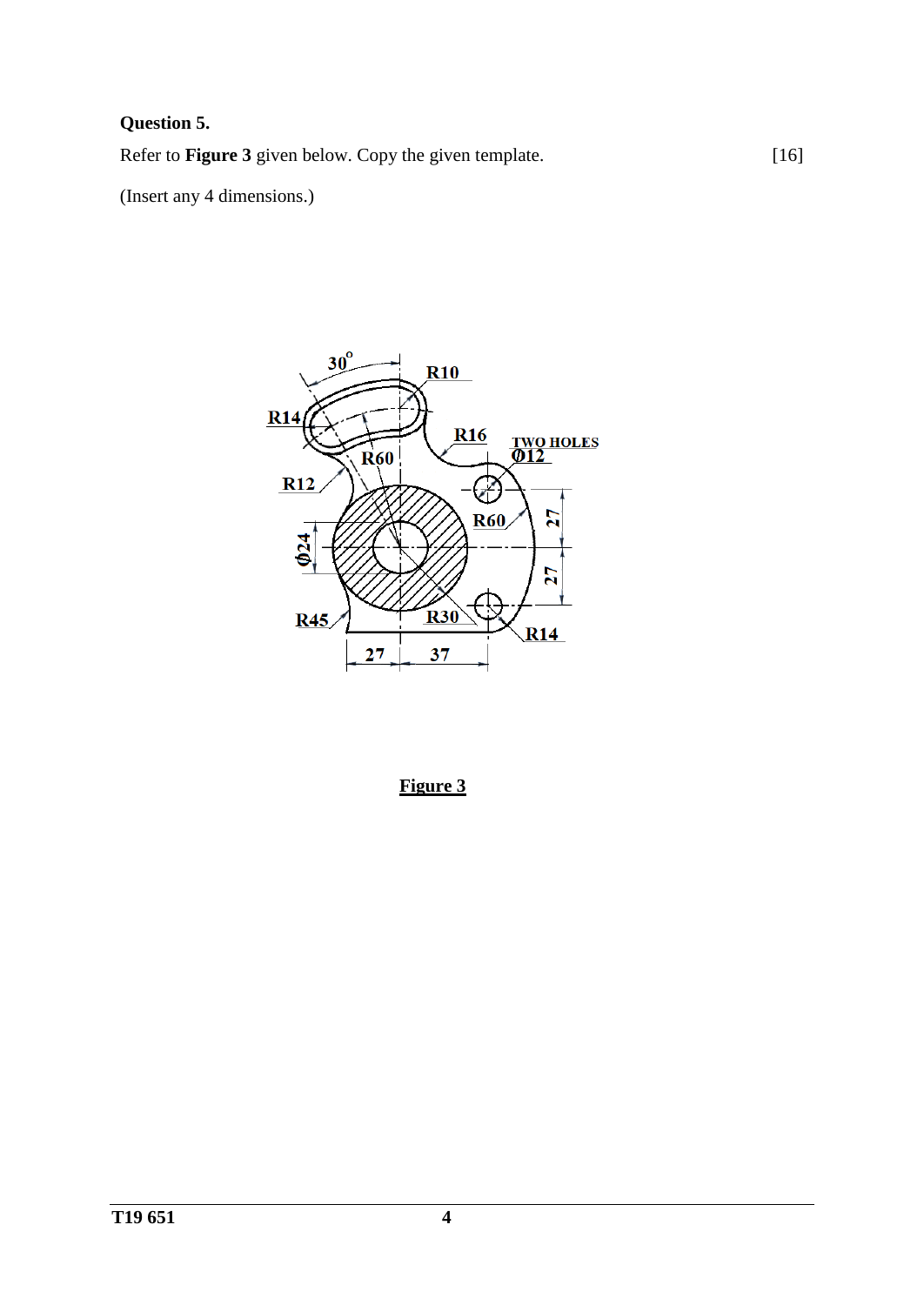#### **SECTION B (52 Marks)**

*Answer any two questions from this Section*.

### **Question 6.**

(a) Refer to **Figure 4** given below. It shows the Front View (F.V.) and the Top View (T.V.) of a right hexagonal prism in the **THIRD ANGLE METHOD** of projection. [12]

Its axis is perpendicular to the horizontal plane (H.P.) and parallel to the vertical plane (V.P.). Two sides of its base are perpendicular to the V.P. The prism is cut by a cutting plane inclined at 60° to the H.P. and perpendicular to the V.P. The Vertical Trace (V.T.) of the cutting plane is shown in the figure. Draw the:

- (i) Front View
- (ii) Sectional Top View
- (iii) Development of the Lateral Surface of the remaining **part P** of the Prism.

Given: Side of the base  $= 30$  mm

Length of  $Axis = 70$  mm.

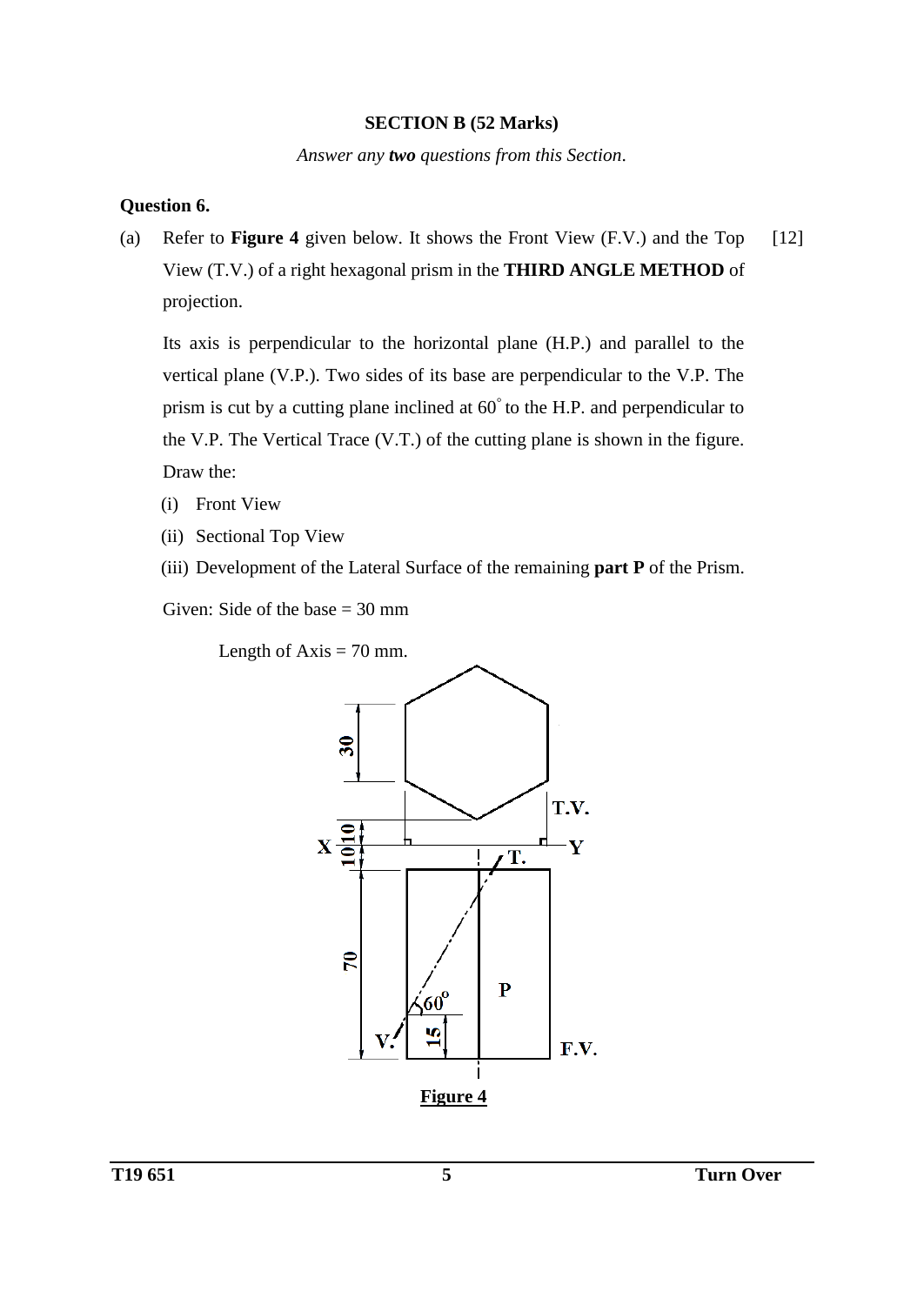(b) Refer to **Figure 5** given below. It shows the Front View (F.V.) and the Top View (T.V.) of a right square pyramid in the **THIRD ANGLE METHOD** of projection. [14]

Its axis is perpendicular to the horizontal plane (H.P.) and parallel to the vertical plane (V.P.). The pyramid is cut by a cutting plane inclined at 30° to the H.P. and perpendicular to the V.P. The Vertical Trace (V.T.) of the cutting plane is shown in the figure. Draw the:

- (i) Front View
- (ii) Sectional Top View
- (iii) Sectional Left Hand Side View

Given: Side of the base  $= 40$  mm

Length of  $Axis = 75$  mm.



**Figure 5**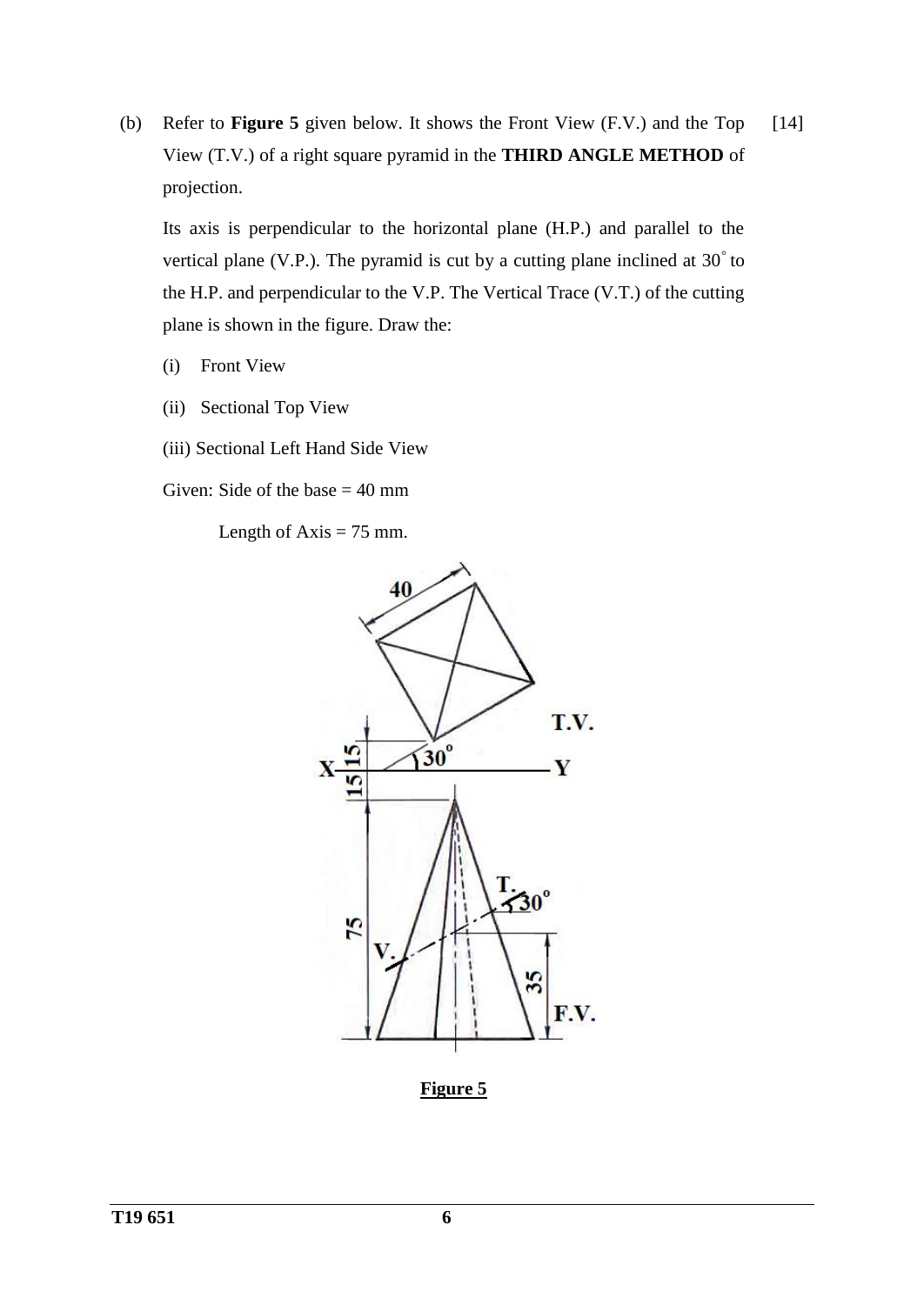# **Question 7.**

Refer to **Figure 6** given below. Copy the given ISOMETRIC VIEW. (Do not insert any dimensions.)



**Figure 6**